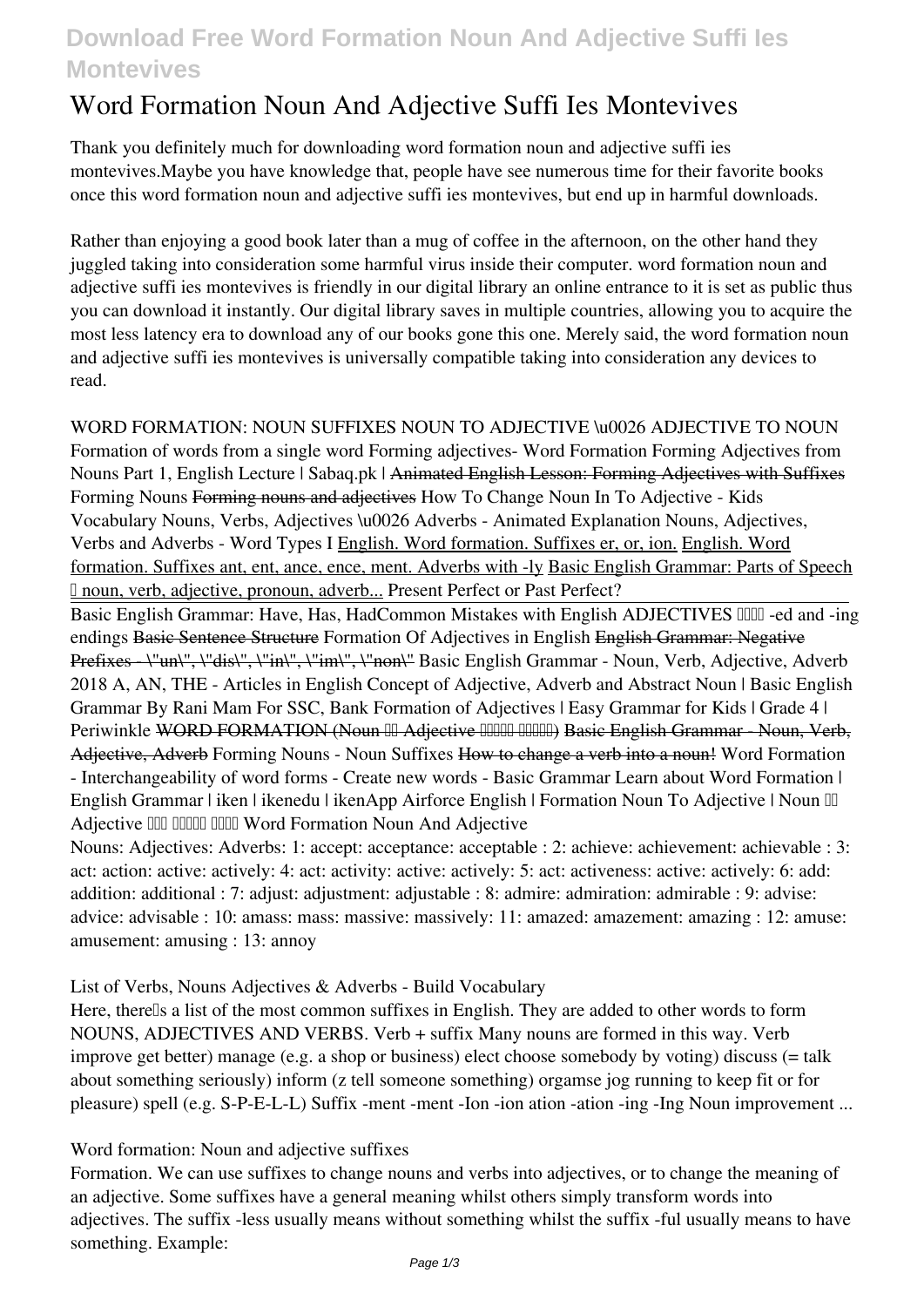## **Download Free Word Formation Noun And Adjective Suffi Ies Montevives**

### **Adjective Formation in English Grammar**

The word formation part of the B2 First use of English exam sometimes includes the noun or verb form of adjectives such as short, wide and dark. Here is a list of some of the more common adjectives and their forms. Look at the information in the table for a few minutes and try to remember the words.

**Word formation (height, length, width ...)**

Word-formation: English suffixes (nouns, adjectives, verbs and adverbs) It is a four-page document containing the main English suffixes to form nouns, adjectives, verbs and adverbs. It is also indicated to which part of speech they can be added and the meaning they imply. I hope it is useful. This pages are entirely in English!

**Word-formation: English suffixes (nouns, adjectives, verbs ...**

Test on word formation in English - adjectives and nouns. Task Nr. 8031. Write the missing adjectives or nouns into the correct gaps.

**Word formation - Noun and Adjective - Test 2**

An adjective can describe a person, animal, place, thing or tell the number or quantity of the noun. An adjective can be a single word (like exciting, amusing) or a compound (hard-working, self-centered) that actually modifies the noun. The different kinds of adjectives define the noun, verb or sometimes even other adjectives.

**Formation of Adjectives: Simple Rules that You Cannot Do ...**

7. Form two adjectives from each of the following nouns: life; power; friend; Answers: A  $\Box$  lifelike, lifeless  $B \Box$  powerful, powerless  $C \Box$  friendly, friendless

**Forming Adjectives- Definition, Suffixes & Exercises**

NOUN: VERB: ADJECTIVE: ADVERB: 1. analyze: analytical: analytically: 2. identity: identifiable: identifiably: 3. editor: editorial: editorially: 4. economy: economize: economically: 5. individual: individuate: individual: 6. acquire: acquisitive - 7. resource - resourcefully: 8. tradition - traditional: 9: participation: participation - 10. conceive: conceptual: conceptually: 11. hypothesis: hypothetical: 12. symbol

**Word Formation Exercises 1 - GrammarBank**

Formation Of Adjectives 1. English adjectives formed with suffixes: The most common way to form an adjective in English out of a noun or verb, is to add a specific  $\mathbb I$  ending  $\mathbb I$ , which is called suffix.

**English Grammar II Formation Of Adjectives II Free English ...** 

Add Iment to form nouns from adjectives or verbs The suffix Iment can be added to either adjectives or verbs to form nouns. It is mostly used with verbs, of many kinds, but occasionally also with adjectives with soft endings (such as y endings). This suffix normally does not change the spelling of the core word (though y may change to i).

**How to use suffixes to create nouns from adjectives and ...**

10000+ results for 'word formation adjectives nouns' Comparative adjectives Missing word. by Annytimoshenko. possessive adjectives 4 Missing word. by Vesna2000. Demonstrative Adjectives Missing word. by Tatyana4. KS1 Welcome 1. B1+ U1 Task 1 Fashion. Fill in the gaps Missing word. by Carpediemclub.